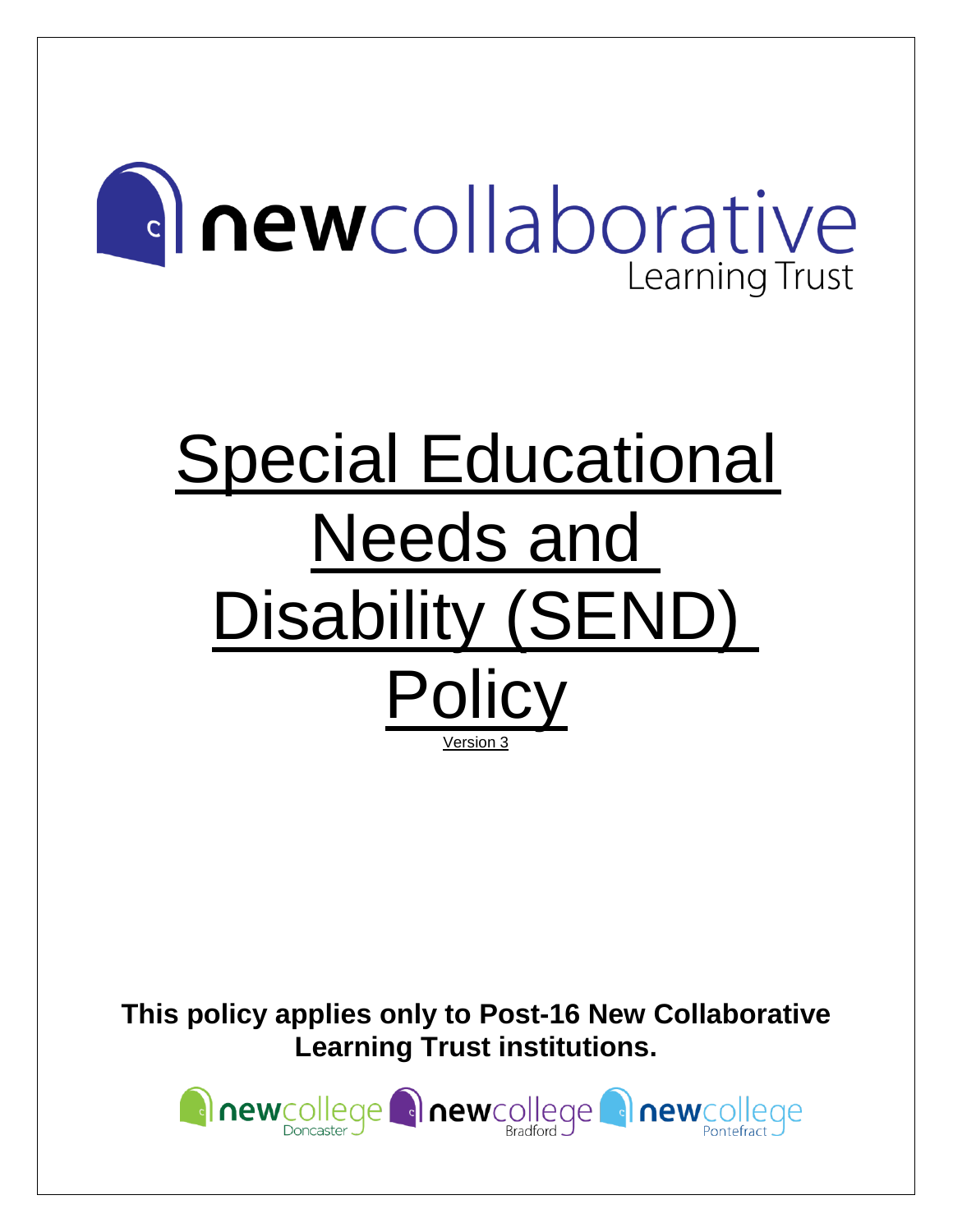# **CONTENTS**

| Paragraph<br><b>Number</b> | <b>Heading</b>                                                             |                |  |  |
|----------------------------|----------------------------------------------------------------------------|----------------|--|--|
| 1.0                        | Principles                                                                 | 3              |  |  |
| 2.0                        | Legislative Framework                                                      | 3              |  |  |
| 3.0                        | <b>Policy Statement</b>                                                    | 3              |  |  |
| 4.0                        | Definition of SEN and Disability                                           | 4              |  |  |
| 5.0                        | Roles and Responsibilities                                                 | 5              |  |  |
| 6.0                        | Admission arrangements                                                     | $\overline{9}$ |  |  |
| 7.0                        | <b>Identification and Assessment of Students' Needs</b>                    | $\overline{9}$ |  |  |
| 8.0                        | Allocation of Resources for Students with SEND                             | 9              |  |  |
| 9.0                        | Students with an Education, Health and Care Plan and/or medical<br>needs   | 9              |  |  |
| 10.0                       | <b>Links with External Services</b>                                        | 9              |  |  |
| 11.0                       | Exam Access Arrangements                                                   | 10             |  |  |
| 12.0                       | <b>Extra Time</b>                                                          | 11             |  |  |
| 13.0                       | Extra Time on Medical Grounds                                              | 12             |  |  |
| 14.0                       | Use of Word Processor (spell check and grammar check disabled) in<br>exams | 12             |  |  |
| 15.0                       | Separate/Smaller Room Policy for Exams                                     | 13             |  |  |
| 16.0                       | <b>Access to Information</b>                                               | 14             |  |  |
| 17.0                       | Evaluation, Monitoring and Review of the SEND Policy                       | 14             |  |  |
| 18.0                       | Raising of Concerns                                                        | 14             |  |  |
| 19.0                       | Summary                                                                    | 15             |  |  |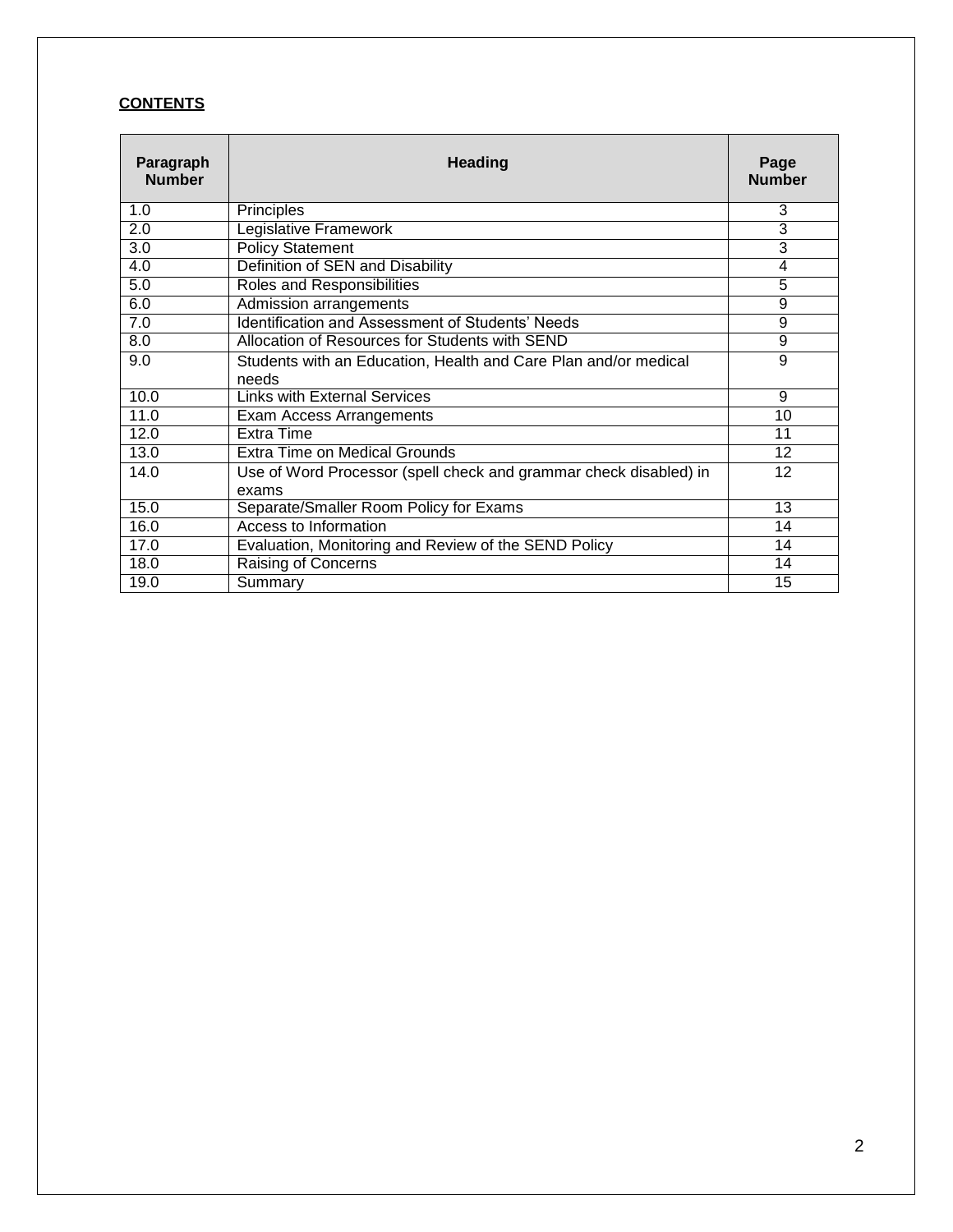# **1.0 Principles**

- 1.1 The Trust is committed to providing an inclusive learning environment, promoting high aspirations and expectations for all students. We recognise that every student is an individual who has a variety of educational and personal needs, which may change as the student develops.
- 1.2 We aim to support every student, allowing them the opportunity to achieve their potential by identifying need, providing appropriate support, and removing barriers to learning.
- 1.3 We aim to encourage all students to become confident, resilient individuals who can make a successful transition into adulthood and progress to positive and meaningful destinations, including employment, further or higher education or training.

#### **2.0 Legislative Framework**

- 2.1 The Trust aims to comply with the Equality Act and the Special Educational Needs and Disability (SEND) Code of Practice: 0-25 Years, relating to the appropriate sections of the Children and Families Act. The definitions of what constitutes a Disability and a Special Educational Need are set out in this document. We also aim to comply with the statutory guidance for Supporting Pupils at School with Medical Conditions. This policy will take into account the following legislation and statutory guidance:
	- SEND Code of Practice
	- The Special Educational Needs and Disability Regulations
	- The SEN (Personal Budgets) Regulations
	- Children's and Families Act
	- Inclusive Schooling
	- Education Act
	- The Equality Act
	- School Discipline (Pupils Exclusions and Reviews) (England) Regulation
	- School Admissions Code
	- Supporting Pupils in Schools with Medical Conditions
	- Mental Capacity Act Code of Practice
- 2.2 The Trust ensures our safeguarding responsibilities in accordance with:
	- Working Together to Safeguard Children
	- Keeping Children Safe in Education

# **3.0 Policy Statement**

- 3.1 The Trust will ensure that:
	- All staff take responsibility for the identification and inclusion of students with SEND as an integral part of raising standards.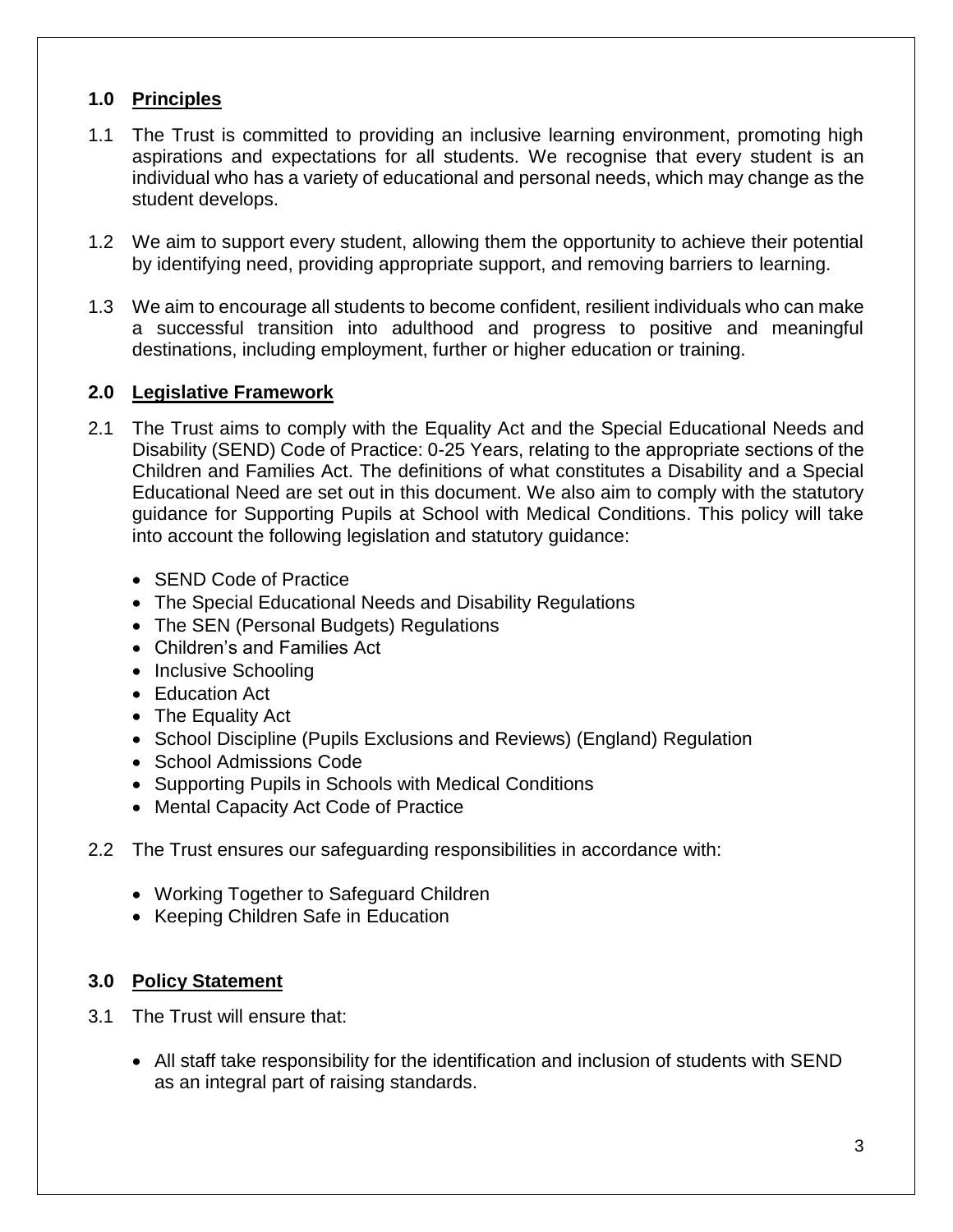- Through its best endeavours, the special education provision requirements meet the needs of prospective and existing students.
- Robust systems are in place and reviewed to ensure young people with SEND do not feel directly or indirectly discriminated against, harassed or victimised.
- All students are identified and supported through co-operation and partnership with parents/carers and outside agencies in line with the guidance in the SEND Code of Practice: 0-25 years.
- All students, parents/carers will be fully included in the educational and social life of the college, and students will be involved in the development of their own learning.
- All students will be supported so that they can make academic progress and reach positive destinations in adult life.

#### **4.0 Definition of SEN and Disability**

#### 4.1 **Definition of disability under the Equality Act 2010 and definition of SEN under The SEND Code of Practice:**

- 4.1.1 A student is disabled under the Equality Act if they have a physical or mental impairment that has a 'substantial' and 'long-term' negative effect on their ability to do normal daily activities. 'Substantial' is defined as more than minor or trivial e.g. it takes much longer than it usually would to complete a daily task like getting dressed. 'Longterm' means 12 months or more e.g. a breathing condition that develops as a result of a lung infection.
- 4.1.2 Students have special education needs if they have a learning difficulty or disability which calls for special educational provision to be made for them. In addition, a student has a learning difficulty or disability if they:
	- have a significantly greater difficulty in learning than the majority of others of the same age; or
	- have a disability which prevents or hinders them from making use of facilities of a kind generally provided for others of the same age in mainstream schools or mainstream post- 16 institutions.
- 4.1.3 The SEND Code of Practice explains how the definition of disability and SEN work together:

'Many children and young people who have SEN may have a disability under the Equality Act 2010 – that is '…a physical or mental impairment which has a long-term and substantial adverse effect on their ability to carry out normal day-to-day activities'. This definition provides a relatively low threshold and includes more children than many realise: 'long-term' is defined as 'a year or more' and 'substantial' is defined as 'more than minor or trivial'. This definition includes sensory impairments such as those affecting sight or hearing, and longterm health conditions such as asthma, diabetes, epilepsy, and cancer. Children and young people with such conditions do not necessarily have SEN, but there is a significant overlap between disabled children and young people and those with SEN. Where a disabled child or young person requires special educational provision they will also be covered by the SEN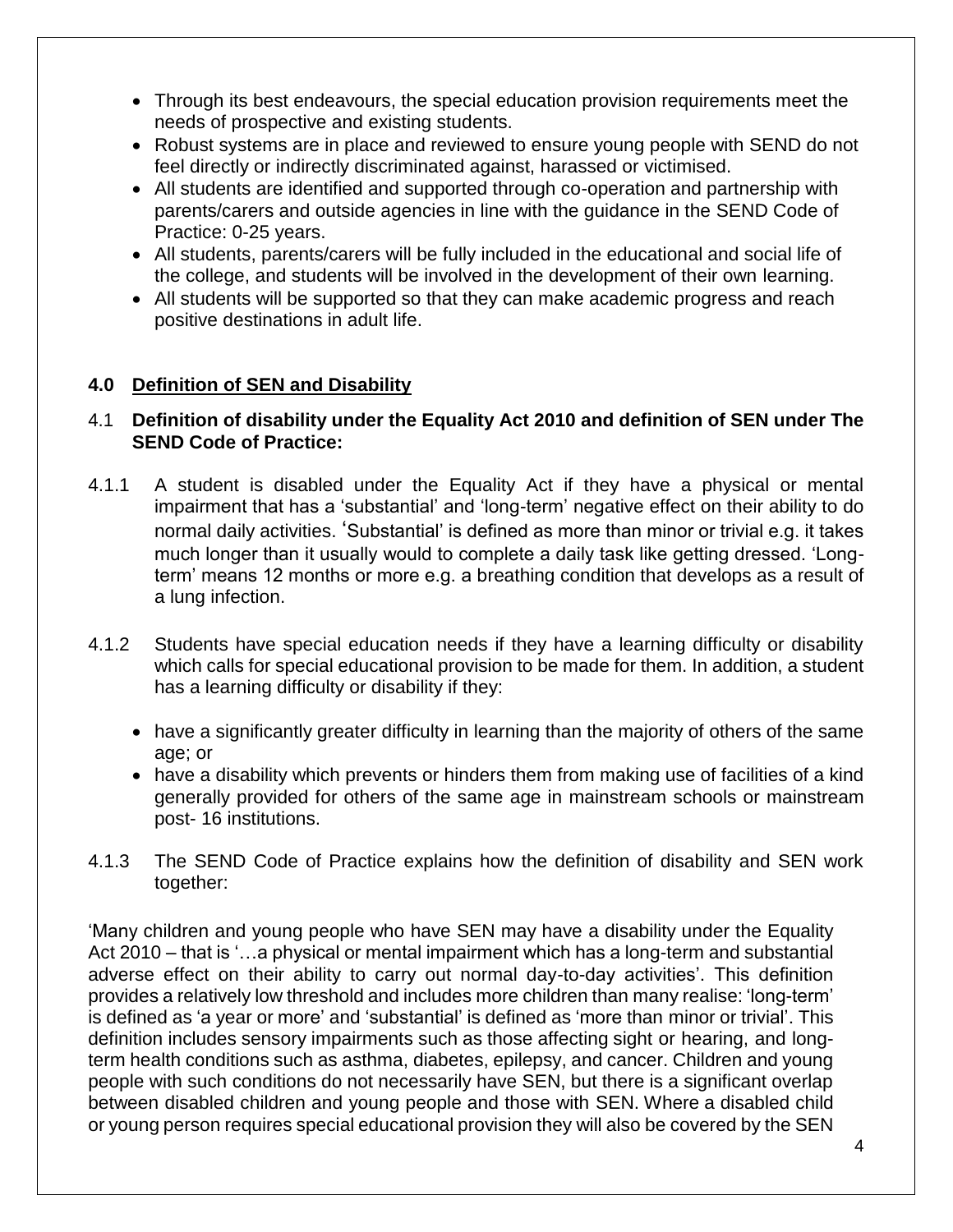# definition.'

- 4.1.4 A student does not have a learning difficulty or disability solely because the language (or form of language) in which they will be taught is different from a language (or form of language) which is or has been spoken at home.
- 4.1.5 A person has a disability and/or medical need if they have:
	- Any physical or mental impairment and the impairment has a substantial and long-term adverse effect on their ability to carry out normal day-to-day activities. This includes sensory impairment such as those affecting sight or hearing, and long term medical conditions such as asthma, diabetes, epilepsy and cancer (Equality Act).
- 4.1.6 A student who has a medical condition may have an individual healthcare plan, which will specify the level of support required to meet their medical needs. This student may not necessarily have SEND but there may be some overlap of provision. Where this student also has SEND, support for their needs will be co-ordinated and planned alongside their healthcare plan. (The Children's and Families Act, Supporting Pupils at School with Medical Conditions DfE).

# **5.0 Roles and Responsibilities**

- 5.1 The Local Advisory Group will:
	- Ensure the implementation and monitoring of SEND policy, including the funding of SEND provision, and that SEND is central to the Self-Assessment Report (SAR) and Quality Improvement Plan (QuIP).
	- Allocate a Local Advisory Group member as a dedicated SEND link between the Special Educational Needs and Disability Co-ordinator (SENDCo) and the Local Advisory Group.
	- Publish the Trust's arrangements for the admission of SEND students, the steps taken to prevent SEND students from being treated less favourably than those who are not, and details of the facilities provided to enable access to college.
	- Participate in appropriate training.
	- Monitor and review the progress of SEND students.
- 5.2 The Principal will:
	- Be responsible for the overall management of the Policy and provision for SEND students and ensure that those strategies include working with parents/carers and external agencies to encourage involvement in the students education and learning needs.
	- Monitor and review progress of SEND students.
	- Monitor and review the attendance and retention rate of SEND students.
	- Act as an advocate for SEND students.
	- Ensure the curriculum meets the needs of SEND students.
	- Provide performance management for all staff members and regularly review student progress as part of an overall Trust approach to assessment.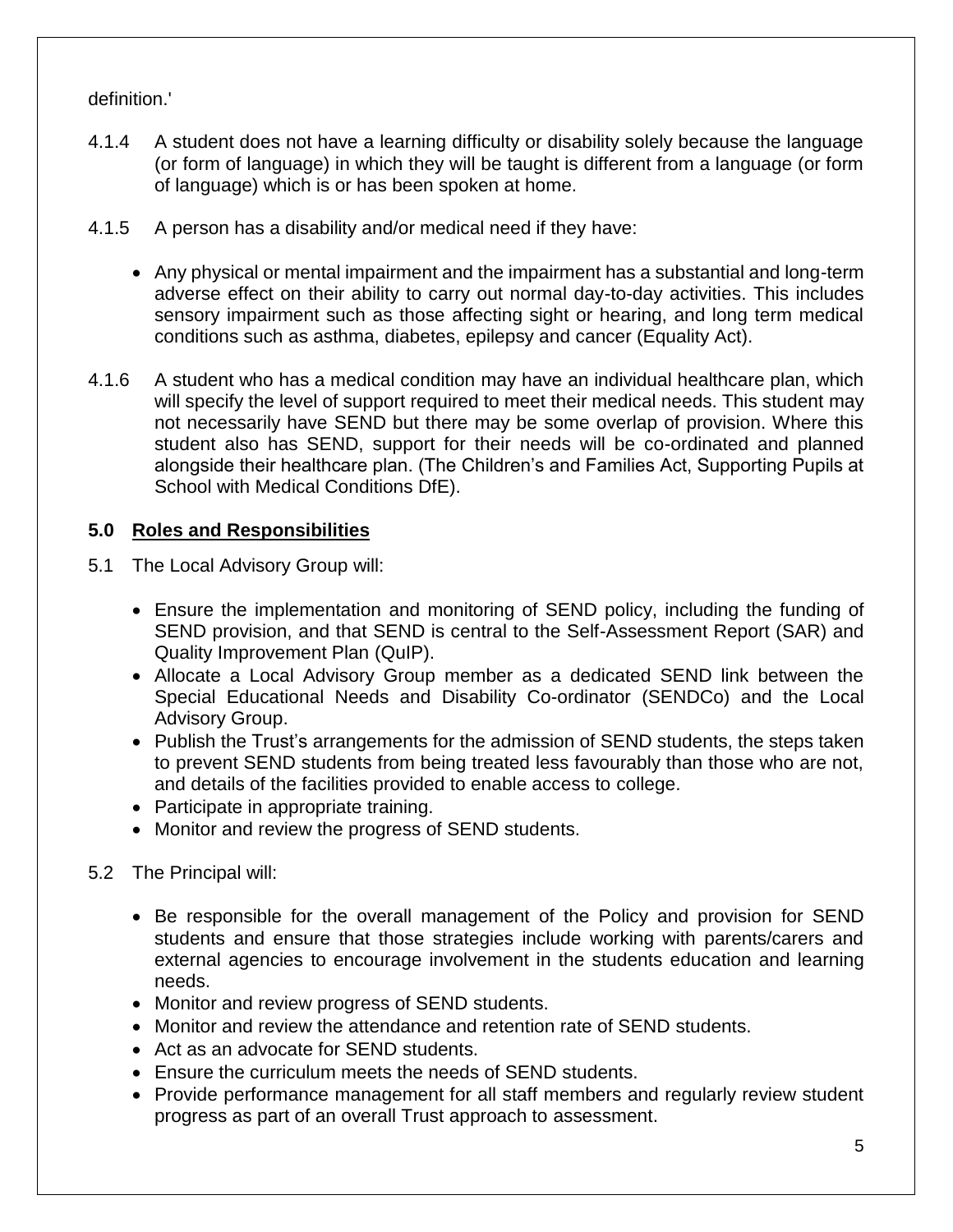- Consult with the Local Authority and other relevant parties where it is appropriate to deliver a co-ordinated approach to SEND provision.
- Participate in appropriate training.
- 5.3 The Trust SEND Manager will:
	- Liaise with SENDCos across the Trust to review the progress, attendance and the retention rate of students with SEND.
	- Liaise with SENDCos across the Trust to ensure that students with SEND are receiving consistently high standards of support.
	- Liaise with SENDCos across the Trust to ensure a consistent high-quality learning experience for SEND students.
	- Liaise with relevant external agencies and authorities to maximise the opportunities for support for students with SEND.
- 5.4 The Special Educational Needs and Disability Co-ordinator (SENDCo) will:
	- Ensure the needs of students with SEND, including medical students, are identified at transition.
	- Ensure SEND students are appropriately supported through reasonable adjustments according to need.
	- Ensure resources are allocated through the use of available funding to meet the needs of SEND students.
	- Liaise with pastoral staff and with the Designated Safeguarding Lead for Looked After Children when providing SEND provision for vulnerable students.
	- Inform colleagues about updated information with regards to SEND students.
	- Liaise with and share information with parents/carers and external agencies regarding SEND students as specified in the SEND Code of Practice.
	- Ensure staff have access to relevant information about medical conditions affecting students through Trust systems.
	- Ensure that all arrangements for medical students are in place, including the managing of medicines.
	- Ensure students with Risk Assessments, Health Care Plans and Personal Emergency Evacuation Plans are identified and the Trust Health and Safety Manager is informed.
	- Ensure sufficient staff are suitably trained to meet the needs of all SEND students. Where relevant the SENDCo will liaise with healthcare professionals about the type and level of training required.
	- Have strategic overview of the SEND Study Support Tutors and co-ordinate nonteaching staff to deliver intervention and work towards targets.
	- The SENDCo monitors the performance of all students with learning difficulties or disabilities within the college.
	- Co-ordinate and plan for transition and the transfer of SEND information to ensure that students are supported at every stage of their education and are prepared for adulthood.
	- Provide professional guidance and continuous professional development for colleagues.
	- Ensure that progress is monitored and the support reviewed.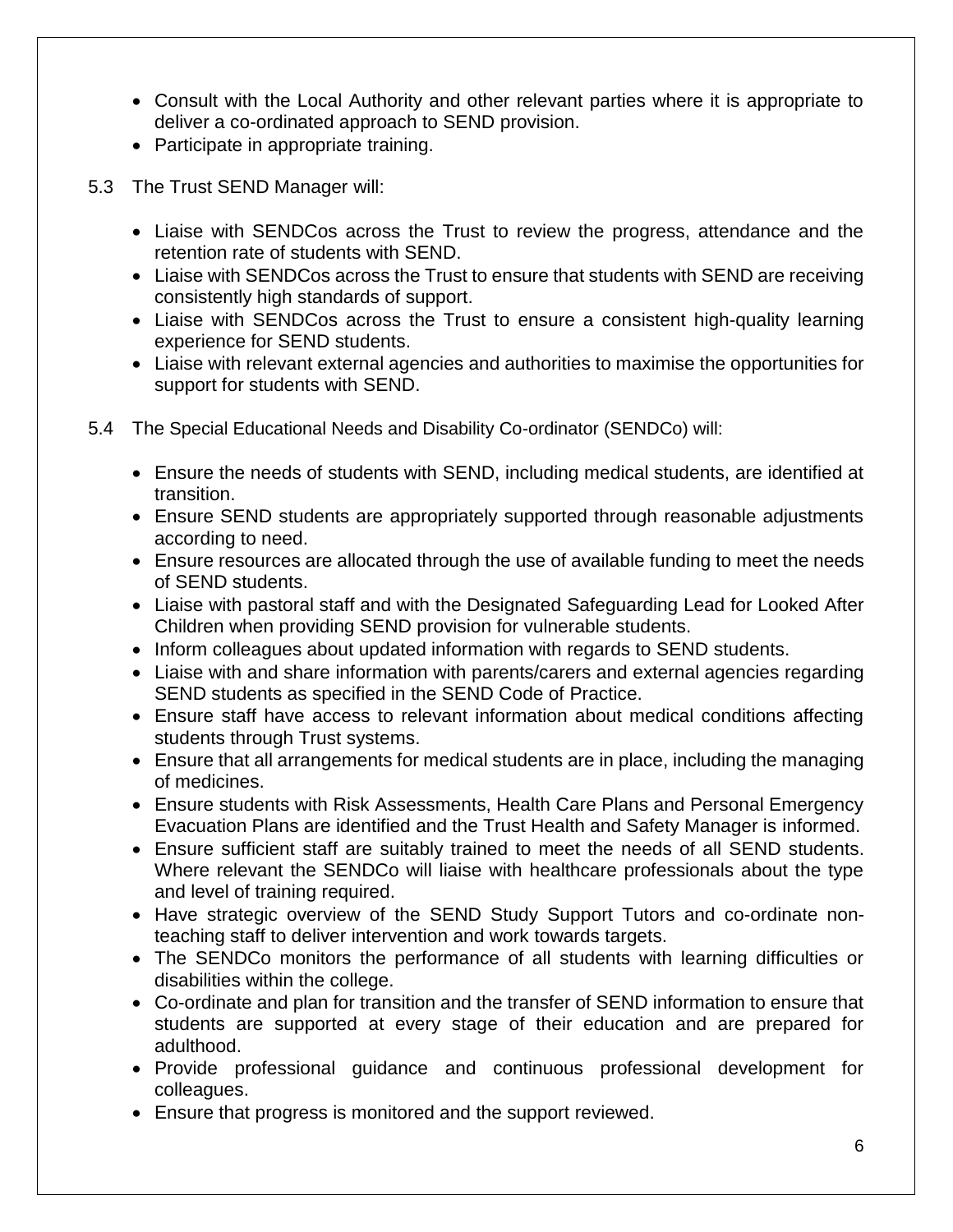- Liaise with the Exams Officer (EO) to record all exam access arrangements and to process online all non-centre delegated arrangements.
- Oversee the collection of evidence and documentation to support the exam access arrangements process.
- Quality assure the SEND provision through visiting lessons, speaking with students, ensuring concerns are logged correctly and checking the progress made from specific interventions.
- 5.5 SEND Senior Link will:
	- Oversee the SENDCo and quality assure the systems in place to identify and support students.
	- In collaboration with the SENDCo, review and monitor the progress and achievement of SEND students
	- In collaboration with the SENDCo, monitor the participation from SEND students with the personal development curriculum to ensure they receive an enriched experience at college.
- 5.6 The Health and Safety Manager will:
	- Ensure reasonable adjustments are made to the college site for SEND students.
	- Be responsible for the Trust's First Aid Policy.
	- Maintain building assets and carry out routine checks for supporting SEND students.
	- Provide E-VAC chairs and training for Fire Exit of SEND students from any of the Trust's buildings, where a risk assessment and Emergency Evacuation Plan has been put into place.
	- Ensure Fire Marshalls and teaching staff are trained in Personal Emergency Evacuation Plans and use of E-VAC chairs, to ensure SEND students are supervised out of Trust buildings in times of fire, flood, extreme weather conditions and loss of electricity or in case of emergency.
	- Ensure trip organisers assess risks and are well informed about arrangements for SEND students.
	- Ensure appropriate insurance is in place that covers staff providing support to SEND students.
- 5.7 The Teacher will:
	- Undertake pre-learning liaison with the Study Support Tutors for SEND students.
	- Enable students to use their granted exam access arrangements as their normal way of working and during all assessments.
	- Work with Study Support Tutors and/or SENDCo to identify where a student may be having difficulty which may be due to SEND.
	- Ensure the inclusion of SEND students within the classroom through differentiation and carry out planning, manage support and provide resources to enable them to access a broad and balanced curriculum. Where appropriate, Study Support Tutors will work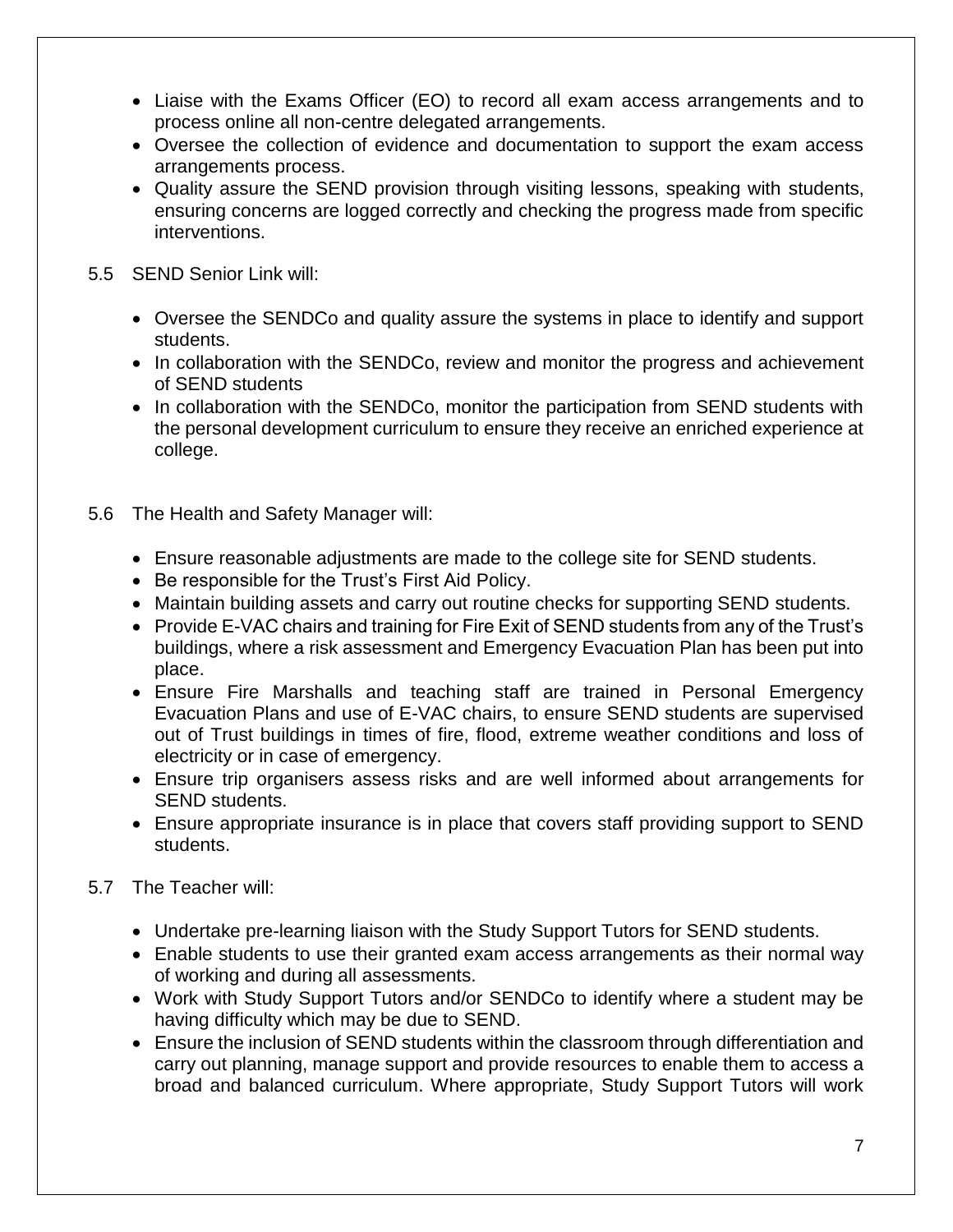closely with teaching staff to ensure the support students receive removes barriers to learning and allows them to progress.

- Will adapt teaching and learning approaches within the classroom to accommodate the needs of students and remove barriers to learning.
- Will liaise with the Teaching for Learning Lead to improve the learning experience for students with SEND
- Monitor and review progress.
- Contribute to the review process for students who have an Education, Health and Care Plan and/or Termly Support Plan.
- Where underperformance is identified, put in place interventions to ensure clear and supportive targets are set and to ensure communication with next of kin.
- Provide evidence and/or work samples to demonstrate to JCQ the need for a student's exam access arrangement.
- 5.8 The Progress Tutors will:
	- Ensure all students receive pastoral support including reporting of safeguarding issues and issues relating to student mental health via the Safeguarding Team. Further information available in the Safeguarding Policy and Procedures.
	- Ensure that students with any temporary disability or new diagnosis mid-term are referred to the SENDCo who will update records, file any evidence provided, assess what arrangements need to be put in place such as an Emergency Evacuation Plan, Risk Assessment or Exam Access Arrangements. The SENDCo will ensure all medical arrangements and risk assessments are put in place in a timely manner.
	- Monitor progress to identify students with difficulties.
	- Work collaboratively with Study Support and SENDCo to support students identified as having a learning difficulty or disability.
- 5.9 Students, Parents/Carers will:
	- Ensure that medical conditions are declared to the college during the application process including individual needs.
	- Discuss their needs at enrolment, allowing for arrangements to be put in place prior to starting college.
	- Be encouraged to participate in the student's educational progress and discussions regarding provision of support.
	- Be involved in decision making, the planning of support and review of provision.
	- Be made aware of the Local Authority Offer and will be signposted to support available from universal services and targeted and specialist services for SEND students.
	- Be central to decision-making about their needs, so that they are empowered to express wishes and viewpoints about their own future.
	- Be encouraged to provide feedback through Learner Voice.
	- Provide evidence of medical conditions and/or exam access arrangements.
	- Provide evidence of conditions that are identified mid-year.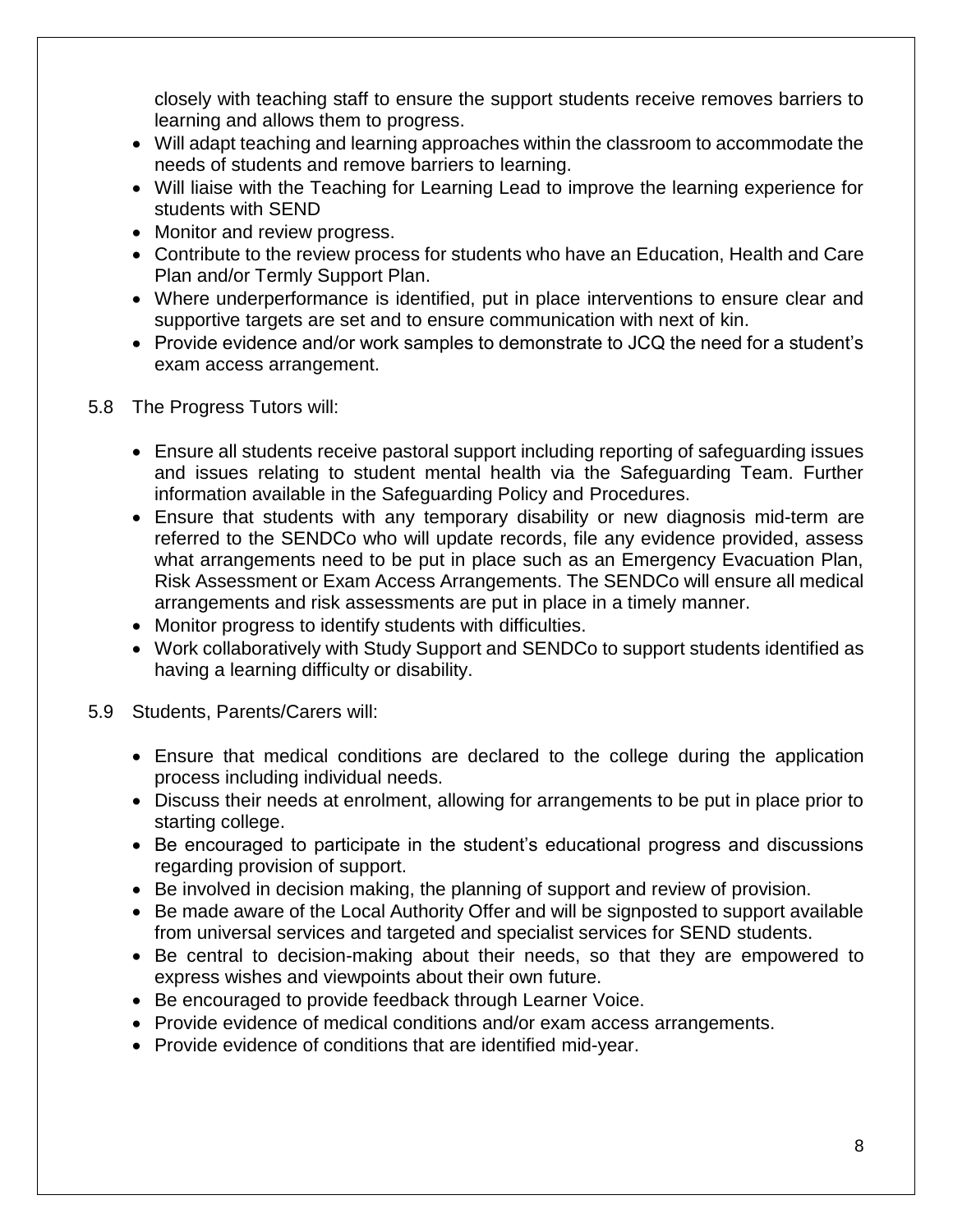#### **6.0 Admission Arrangements**

6.1 The Trust aim to ensure equal opportunities for students with SEND. Further information can be found in the Trust Admissions Policy.

# **7.0 Identification and Assessment of Students' Needs**

7.1 The Trust has a responsibility for the identification and assessment of students' needs in line with the guidance outlined in the SEND Code of Practice. The identification of SEND students will ordinarily be during the interview process when students are expected to meet with Study Support to disclose information recorded on medical forms. Completed medical forms are returned and Student Services will ensure that the SENDCo has copies of all medical forms to ensure appropriate support is put in place. The SENDCo will establish links with all feeder schools and ensure transition is fully supported.

#### **8.0 Allocation of Resources for Students with SEND**

8.1 Resources will be allocated through the use of available funding to meet the needs' of students. Please refer to the SENDCo for further information.

#### **9.0 Students with an Education, Health and Care Plan (EHCP) and/or medical needs**

- 9.1 The Trust will work closely with students, families and professionals to meet the needs of students with an EHCP and/or medical needs. Where a student has an EHCP or a Healthcare Plan (HCP), the Trust will use support strategies and implement interventions to support the student to achieve their outcomes.
- 9.2 If a student requires medication within college, the Trust will provide an appropriate locked space for the medication to be stored safely. The Trust will assist a student to access their medication as part of a pre-agreed plan but generally will not administer the medication. This means that the Trust will hand over the medication to the student to be selfadministered, and the Trust will not measure dosages or monitor the intake of medication. Due to the urgent nature of some conditions such as epilepsy and diabetes, medication to treat these conditions would be administered by Trust first aid staff. However, this would be part of a pre-agreed emergency response plan. The storage of medication includes emergency packs which would be handed to paramedics in the event of an emergency.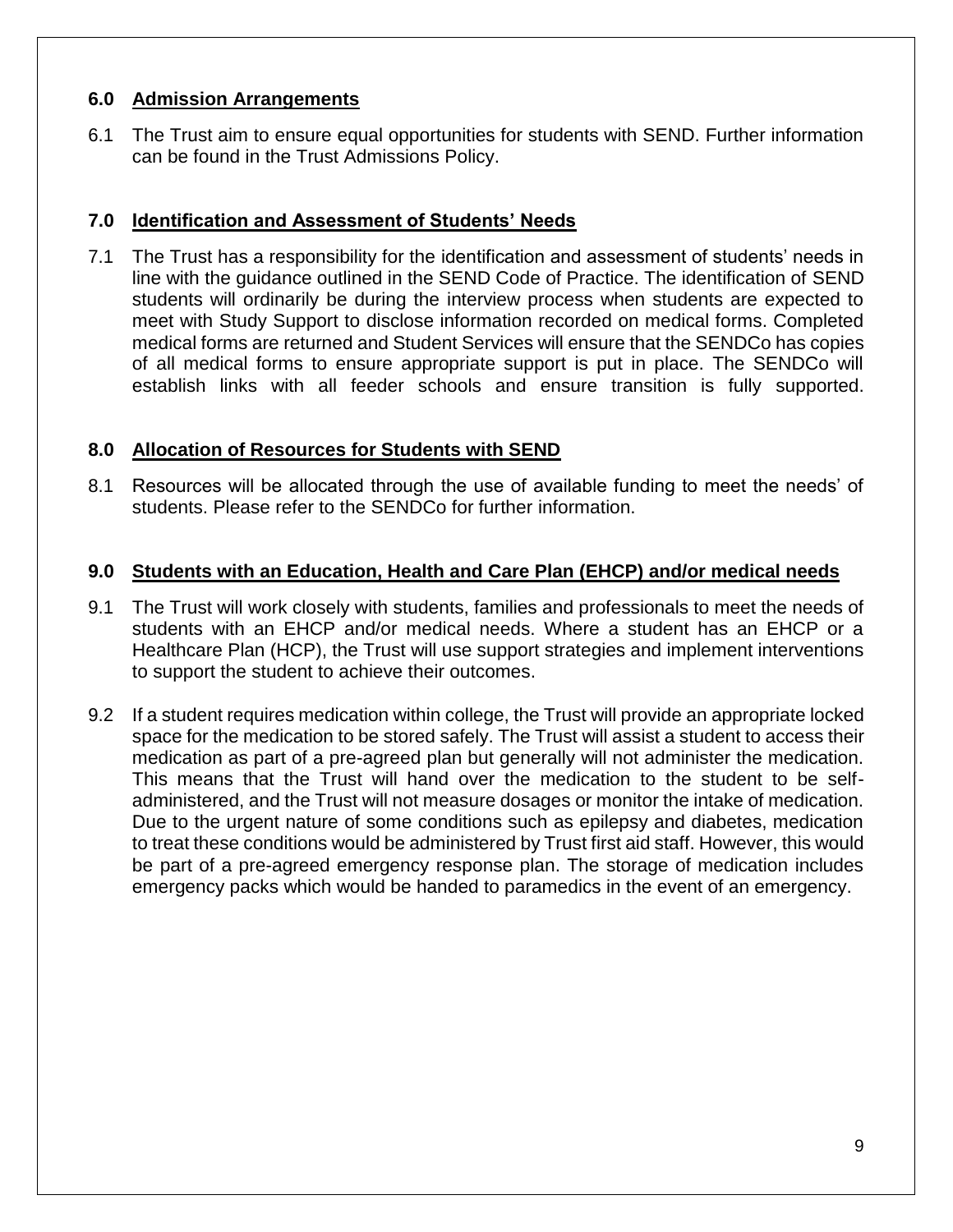### **10.0 Links with External Services**

- In cases where specialist assessment or provision is required externally, the Trust will endeavour to signpost students and parents/carers where appropriate.
- The Trust will endeavour to actively engage with services and agencies, based both inside and outside of the Trust, to ensure effective and appropriate support for SEND students.
- The Trust recognises its reciprocal duty to co-operate with the Local Authority on arrangements for young people with SEND, and is actively involved with the Local Authority to help shape post-16 SEND provision.
- The Trust will work with a range of external agencies to help meet the needs of the students, including:

Child and Adolescent Mental Health Service (CAMHS) Targeted Mental Health in Schools (TAMHS) and local cluster services (counselling, therapeutic services, CAMHS in Schools, health and wellbeing worker, parental support advisor) Early Help Assessment Team Complex Needs Team/Educational Psychology Team Educational Service for Physical Disability Hearing Impaired Service Multi-systemic Therapy Team (MST) Occupational Therapy Service Children's and Adult Physiotherapy Service School Nursing Team **SENSAP** Sensory Service Visual Impairment Team Children's Social Work Services Speech, Language and Communication Therapy Service Gypsy Roma Traveller Education Team Paediatrician/Optician

# **11.0 Exam Access Arrangements**

- 11.1 When applying for Exam Access Arrangements we are obliged to work within the framework laid out by the Joint Council for Qualifications (JCQ).
- 11.2 Where a student is referred to the SENDCo for Access Arrangement assessment, we complete an assessment for exam access arrangements if appropriate. We will report the results of the assessment to the student and also whether the assessment indicates the student has standardised scores below the level set by JCQ. This will not guarantee Access Arrangements as the formal assessment results will then need to be checked against the JCQ regulations to see if Access Arrangements can be applied.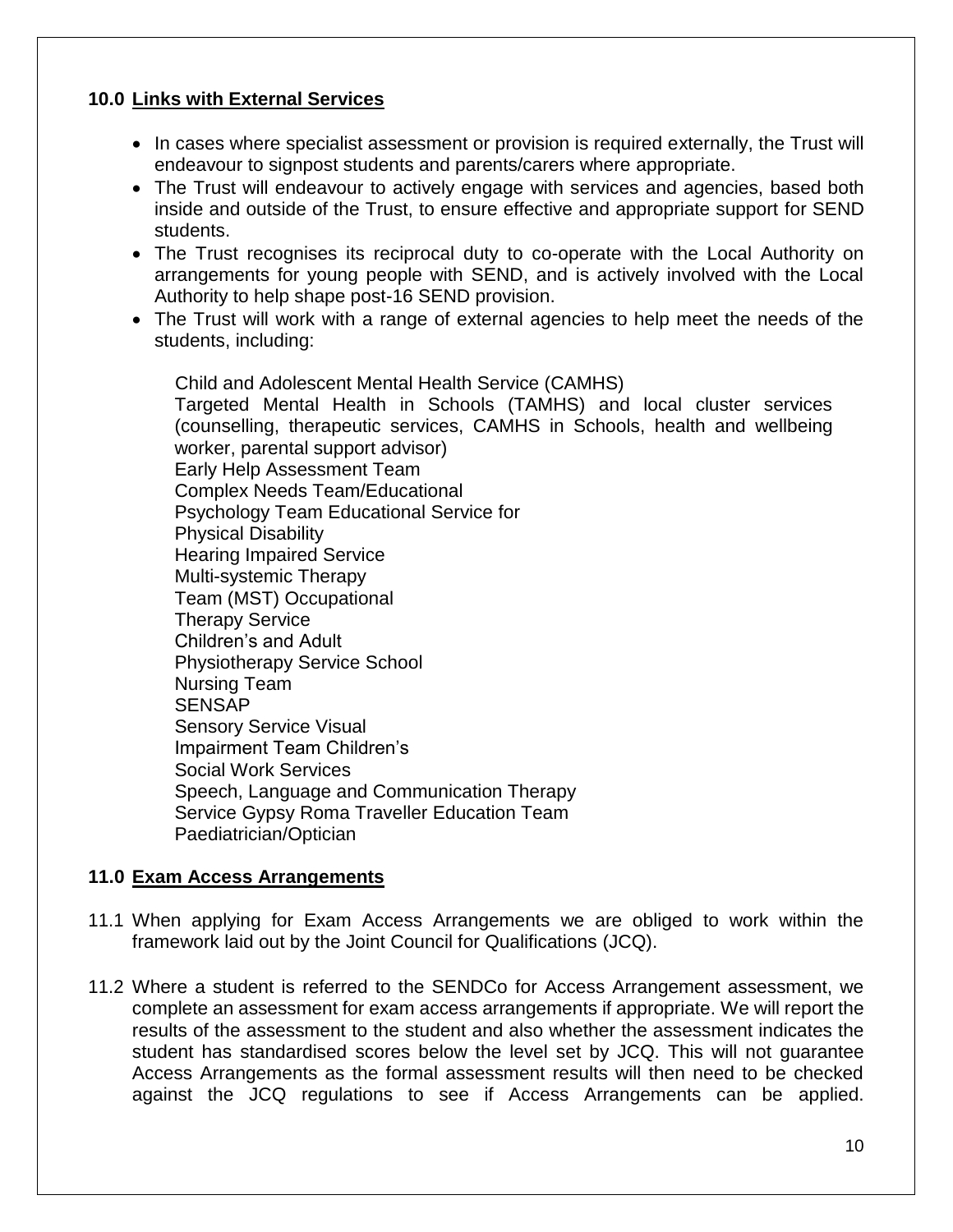- 11.3 All assessments MUST be post Year 9 to qualify. **PLEASE NOTE: Privately commissioned assessment reports cannot be accepted by the College as they will not be based on evidence of need from the teachers who know the student's work.** Should you choose to provide the college with a privately commissioned report from an educational psychologist or specialist teacher assessor you need to be aware of the following:
	- **Before a private assessment is undertaken, the educational psychologist or specialist teacher assessor must contact the SENDCo and ask for evidence of a student's normal way of working and relevant background information.**
	- **This must take place before the candidate is assessed as stipulated in JCQ Regulations.**

11.4 Evidence needed to apply for Access Arrangements:

- There are a number of pieces of evidence that can be used to apply for EAA to Joint Council for Qualifications (JCQ):
- Completed Form 8 report from Specialist Teacher or Specialist Teaching Assistant that is signed with the assessor's certificate.
- Previous Access Arrangement evidence from Schools/ other Education Providers
- Subject teachers examples of work as appropriate as normal way of working
- Subject teachers evidence of need for an assessment and access arrangement
- Results of baseline tests e.g. reading/comprehension age, writing tests
- Educational Health Care Plans
- Long term medical condition/disability with supporting consultant's letter

In all cases the Trust's decision is final.

Below you will find an outline of evidence needed for the most common request of Extra Time. As extra time is the Access Arrangement requested most often we will look at some of the associated regulations here. JCQ lay down similar guidance for each of the other possible arrangements.

# 11.5 **Extra Time**

- 11.5.1 The college has to present a 'compelling' case that the student's learning difficulty has 'a substantial and adverse effect' on the student's performance in exams. This will generally require statements from subject staff that a student is consistently underperforming in classroom tests, as well as evidence in the form of results from standardised testing and incomplete mock examinations or similar.
- 11.5.2 The student must also have made use of extra time over a substantial period of time in both classroom tests and mock examinations before the arrangement can be used in external examinations. This is referred to as the 'normal way of working'.
- 11.5.3 JCQ set specific guidelines regarding the standard scores that enable a student to be eligible for Access Arrangements; these are not set by the Study Support Department. A student may find, for example, completing tests in a fixed time period difficult but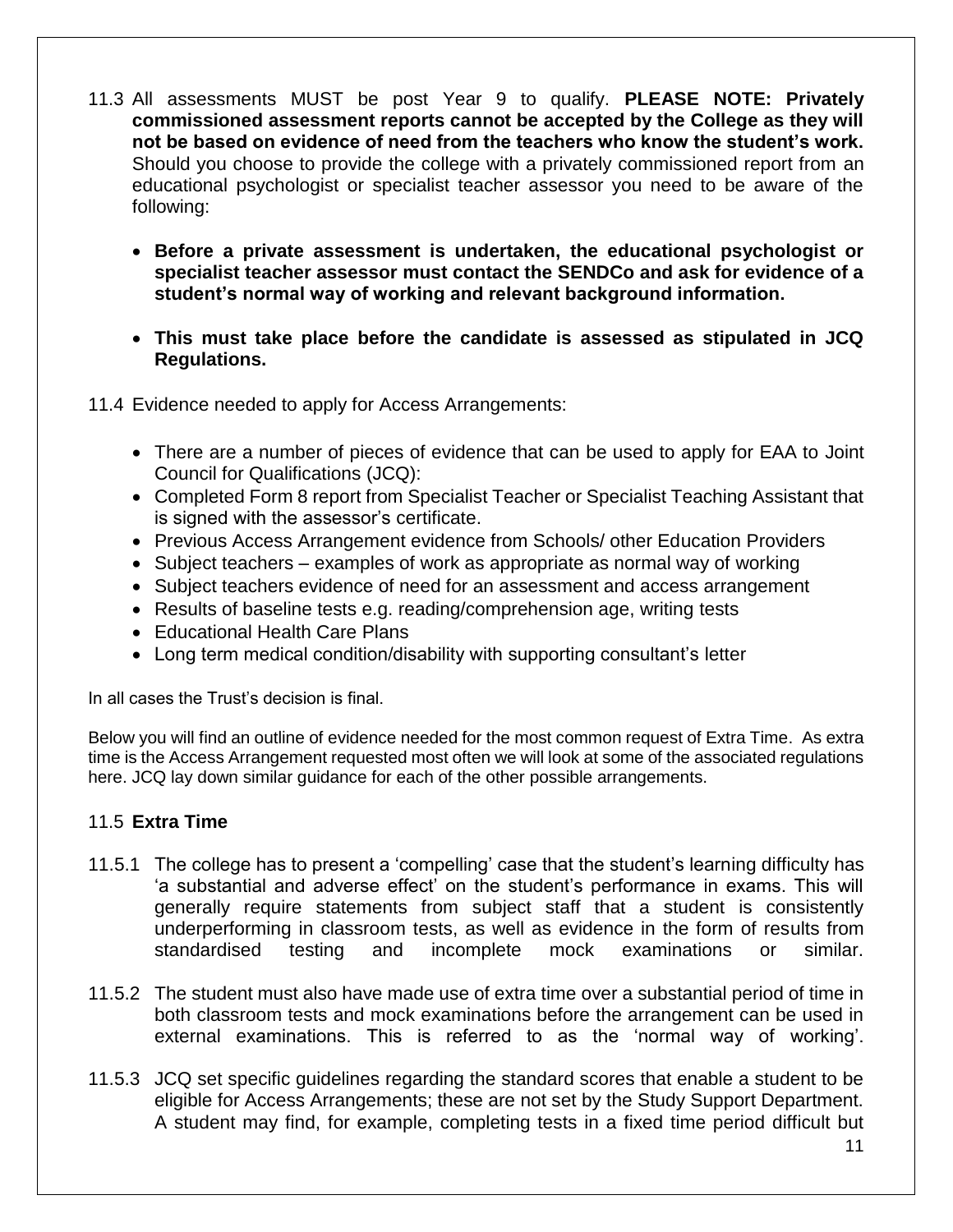without the appropriate evidence from a formal assessment with standardised scores or a diagnosed medical condition that is verified via a consultant's letter or an Educational Health Care Plan the student may not be eligible for extra time or Access Arrangements.

11.5.4 Extra time on medical grounds:

In order for a student to be granted extra time on medical grounds, the Trust has to be able to:

- *Show that a student has an impairment which has a substantial and long term adverse effect on his/her speed of processing*
- *Confirm that he or she has persistent and significant difficulties when accessing and processing information*
- *Show evidence of how the disability/difficulty has impacted on teaching and learning in the classroom*
- *Show the involvement of teaching staff in determining the need for 25% extra time*
- *Confirm that without the application of 25% extra time the candidate would be at a substantial disadvantage*
- *Confirm that 25% extra time is the candidate's normal way of working within the centre as a direct consequence of their disability.*

In addition to the above, the college requires up to date medical evidence:

- A letter from a Health Professional involved in the student's care (please note a *letter from a GP is not admissible. It needs to be from a psychologist, consultant or specialist)*
- *A Statement of Special Educational Needs / Education and Health Care Plan relatingto the candidate's secondary education which confirms the candidate's disability and level of need*

# 11.6 **Use of word processor (spell check and grammar check disabled) in exams**

- 11.6.1 Use of a word processor must reflect the candidate's normal way of working within the centre and be appropriate to the candidate's needs.
- 11.6.2 The Trust must be satisfied that the candidate has an impairment which has a substantial and long term adverse effect, giving rise to persistent and significant difficulties.

Candidates who may be considered to use a word processor are those with:

- A learning disability which has a substantial and long term adverse effect on their ability to write legibly
- A medical condition
- A physical disability
- A sensory impairment
- Planning and organisation problems when writing by hand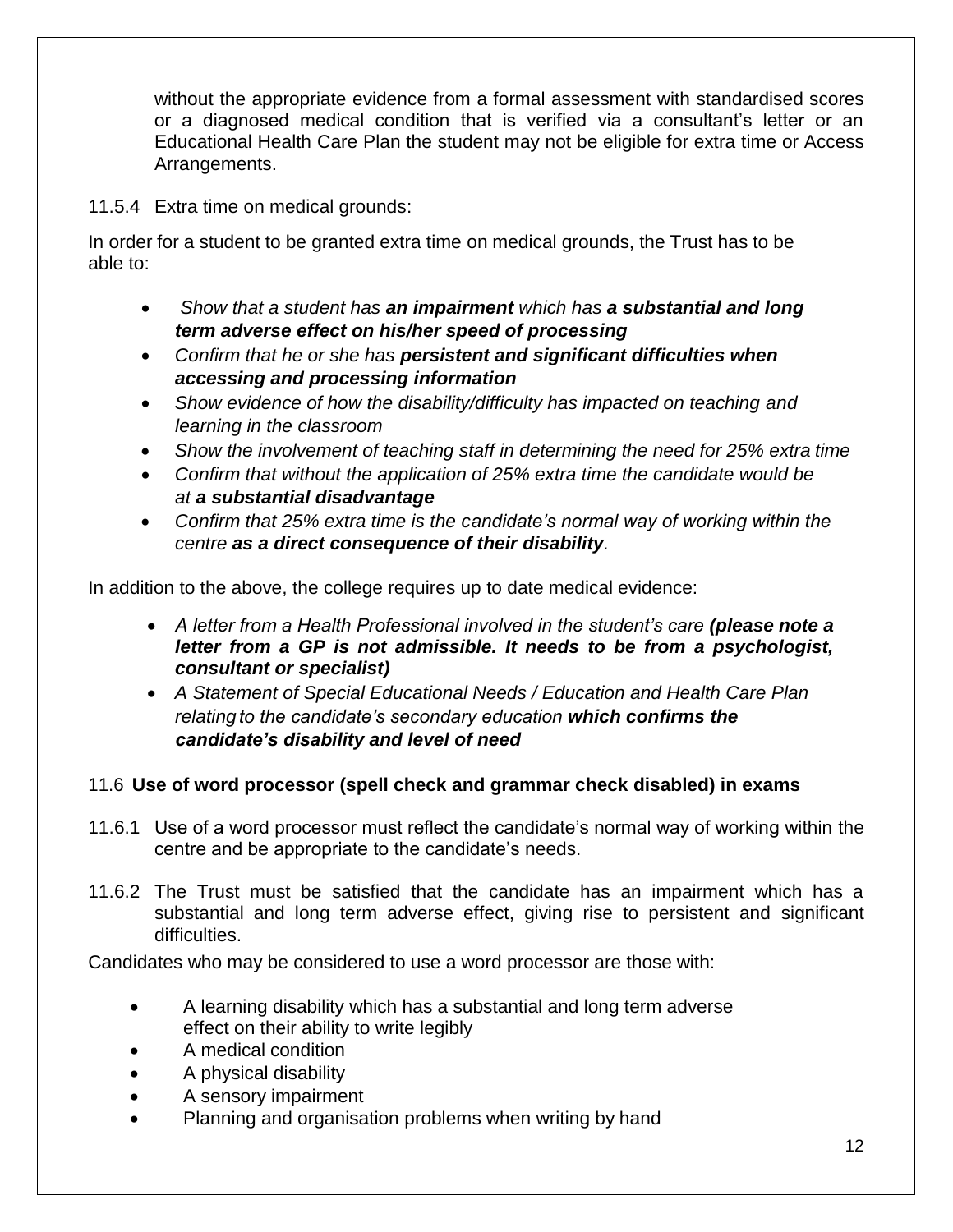- Poor or illegible handwriting
- Slow handwriting based on a standardised score of 84 or less on the Dash or Dash 17+ free writing test.
- 11.6.3 Use of a word processor will be granted by the SENDCo on a subject by subject basis. Use of a word processor may not be required for every subject taken by the candidate.
- 11.6.4 If the candidate never uses the word processor, the SENDCo may consider withdrawing the exam arrangement.

# 11.7 **Separate/Smaller Room Policy for Exams**

- 11.7.1 Separate invigilation or access to a separate/smaller room is determined by the SENDCo, in conjunction with relevant teaching staff and exam office personnel. JCQ are clear in that the decision to offer separate invigilation to candidates is the responsibility of the SENDCo. A decision is made based on whether the candidate has a substantial and long term impairment which has an adverse effect and the candidate's normal way of working within the centre. JCQ rules state: 'Candidates are only entitled to separate invigilation within the centre if they are disabled within the meaning of the Equality Act.' In most cases, evidence from a specialist (not GP) demonstrating how cognition is impaired as result of the disability will be required. Additionally, evidence may be required from the previous school to state that separate invigilation/room was the normal way of working for the student to be able to apply this, as well as meeting the disabled definition of the Equality Act. Normal way of working would include separate invigilation during mock examinations, internal school tests and/or high level GCSE controlled assessments.
- 11.7.2 The following are two examples where students would be eligible for separate invigilation:
	- A candidate with depression who has been under Child and Adolescent Mental Health Services (CAMHS).
	- A candidate with an established and evidenced medical condition or formally recognised social, emotional and behavioural difficulties.
- 11.7.3 Where a student simply panics on the day of an examination or becomes anxious, then they should indeed be seated more appropriately within the main examination hall. Separate invigilation is no different to other access arrangements; such as prompters, supervised rest breaks etc. Progress tutors, teachers, Safeguarding and the SENDCo with pastoral responsibilities will know precisely those students with established and long term health conditions and whether separate invigilation is warranted. Working with the SENDCo and exams officer (EO), who may highlight issues such as room availability and the need for additional invigilation, a centre-based decision is made on the need for separate invigilation.
- 11.7.4 Medical evidence must be provided in advance to support a separate room access arrangement and then be approved by the SENDCo.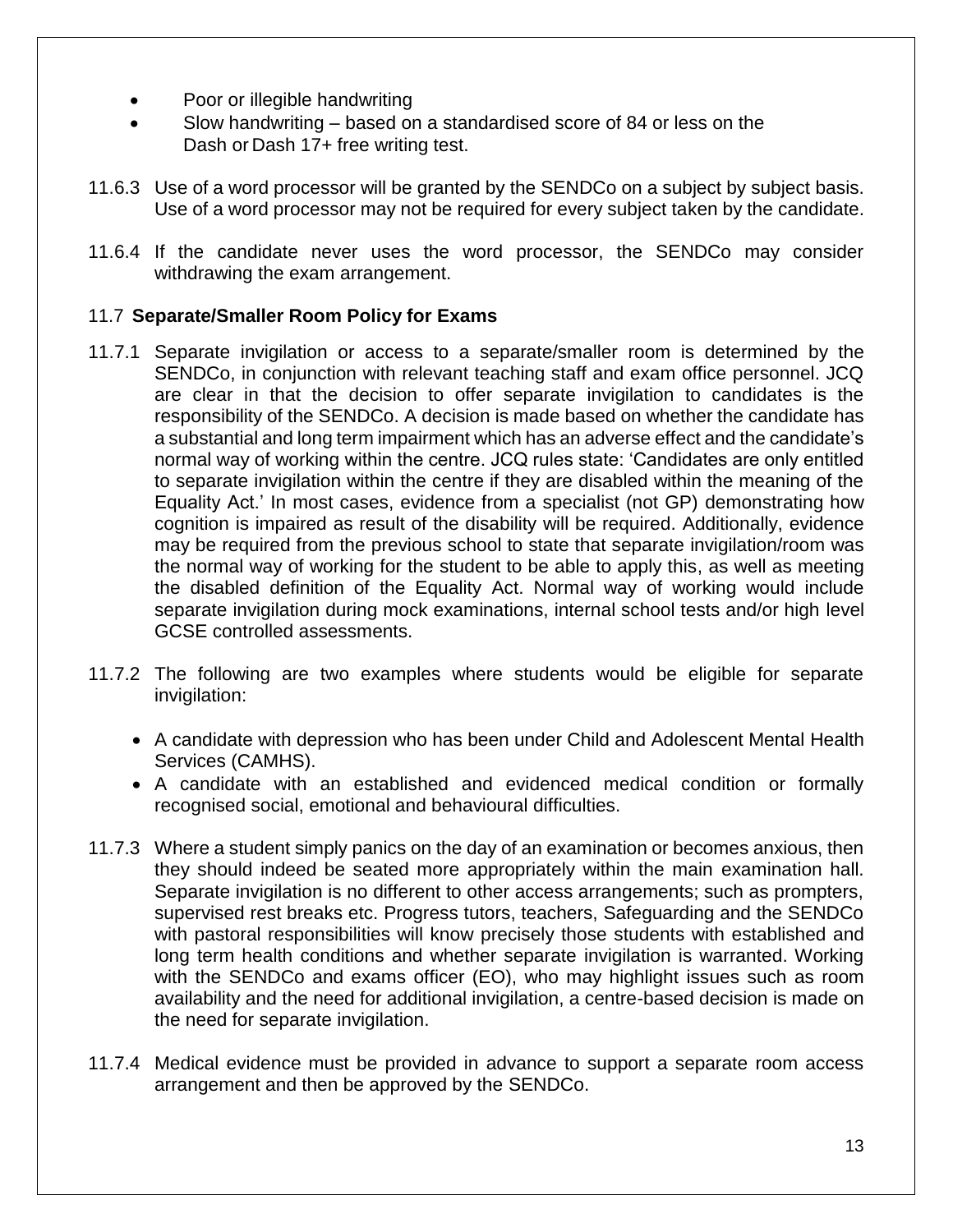#### **Further information relating to exam access arrangements can be found in the Trust Exams policy.**

# **12.0 Access to Information**

- 12.1 The Trust will provide access to information and performance updates in a variety of ways:
	- College Newsletters
	- Cedar
	- Trust Websites
	- Open Days
	- Parent/Carer evenings/meetings
	- Personal Progression Tutor meetings
	- SEND review processes
- 12.2 In order to make continuous improvements for students, the Trust will:
	- Produce all college literature in the correct size font and on the appropriate colour background to assist visually impaired students.
	- Investigate alternative ways of providing access to information, software and activities.
	- Investigate ways of communicating with SEND parents/carers and other adult users of the site.
	- Make full use of external providers of support including those provides through the Local Authority for providing information in alternative formats (for example Braille or audiotape) if required.
	- Seek to use text alerts and e-schools notifications to communicate with specific user groups.

# **13.0 Evaluation, Monitoring and Review of the SEND Policy**

13.1 This policy will be reviewed every year with specific input being sought from:

- Student Executive
- Parents/Carers
- The SENDCo
- Trust Staff
- SEND Student

# **14.0 Raising of Concerns**

- 14.1 Parents/carers can discuss SEND concerns with the student's Study Support Tutor, Progress Tutor, Subject Teacher and/or SENDCo.
- 14.2 For queries relating to SEND, please contact the SENDCo at the relevant site: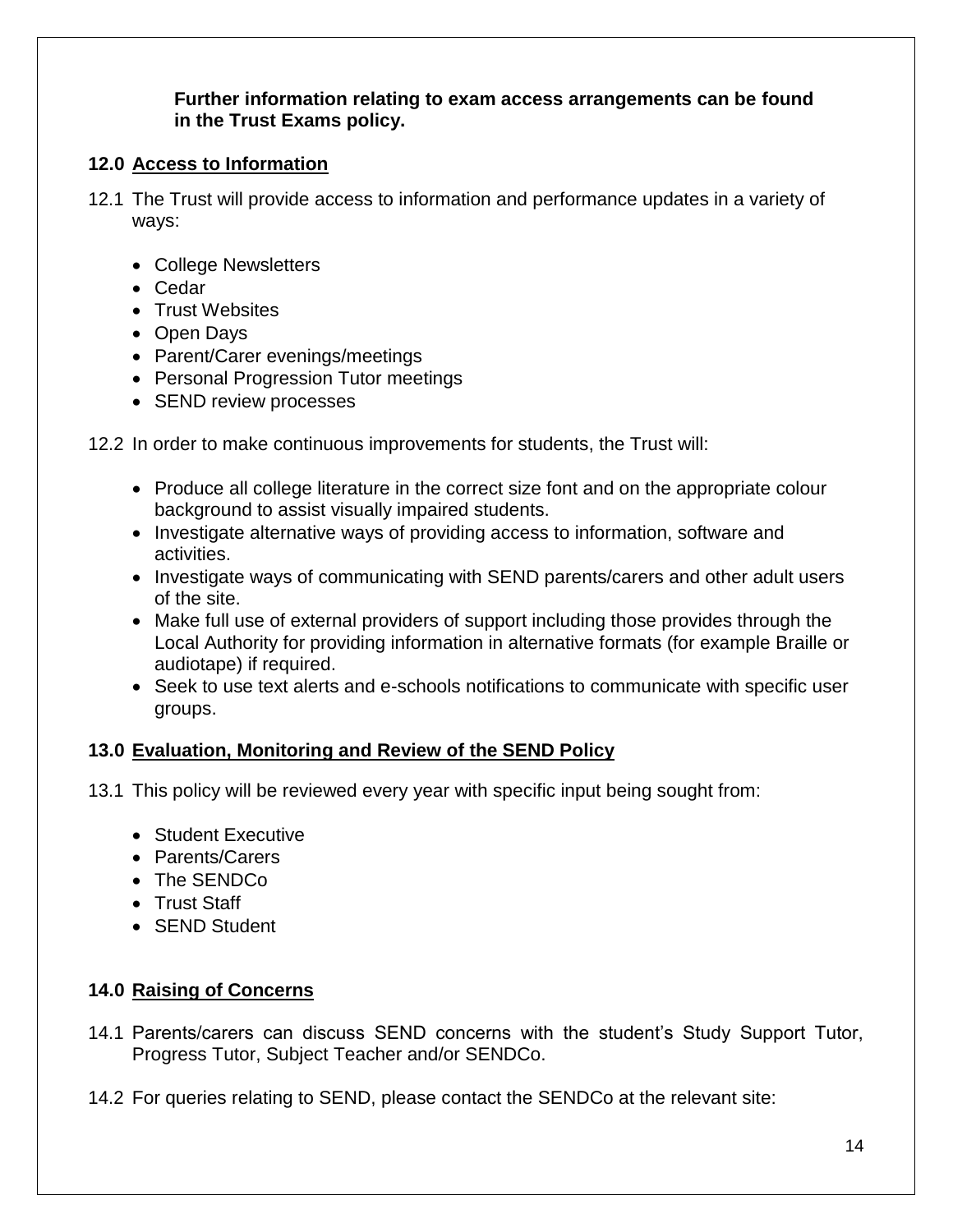New College Pontefract: Sarah O'Neill. Email: [sarah.oneill@nclt.ac.uk](mailto:sarah.oneill@nclt.ac.uk)

New College Doncaster: Laura Carlin. Email: [laura.woodward@nclt.ac.uk](mailto:laura.woodward@nclt.ac.uk)

New College Bradford: Helen Collins. Email: [helen.collins@nclt.ac.uk](mailto:helen.collins@nclt.ac.uk)

- 14.3 Should a parents/carers concerns not be addressed, it may be escalated to a member of the senior leadership team for appropriate consideration.
- 14.4 Should concerns still not be resolved, parents/carers should refer to the Trust Complaints Policy, details of which are available on the Trust's website at [www.nclt.ac.uk.](http://www.nclt.ac.uk/)

#### **15.0 Summary**

15.1 It is the Trust's aim to remove barriers to learning for all students in its care. Implementation of this policy will support the effective inclusion of students with SEND through raising achievement and enabling participation in the full life of the Trust and its colleges.